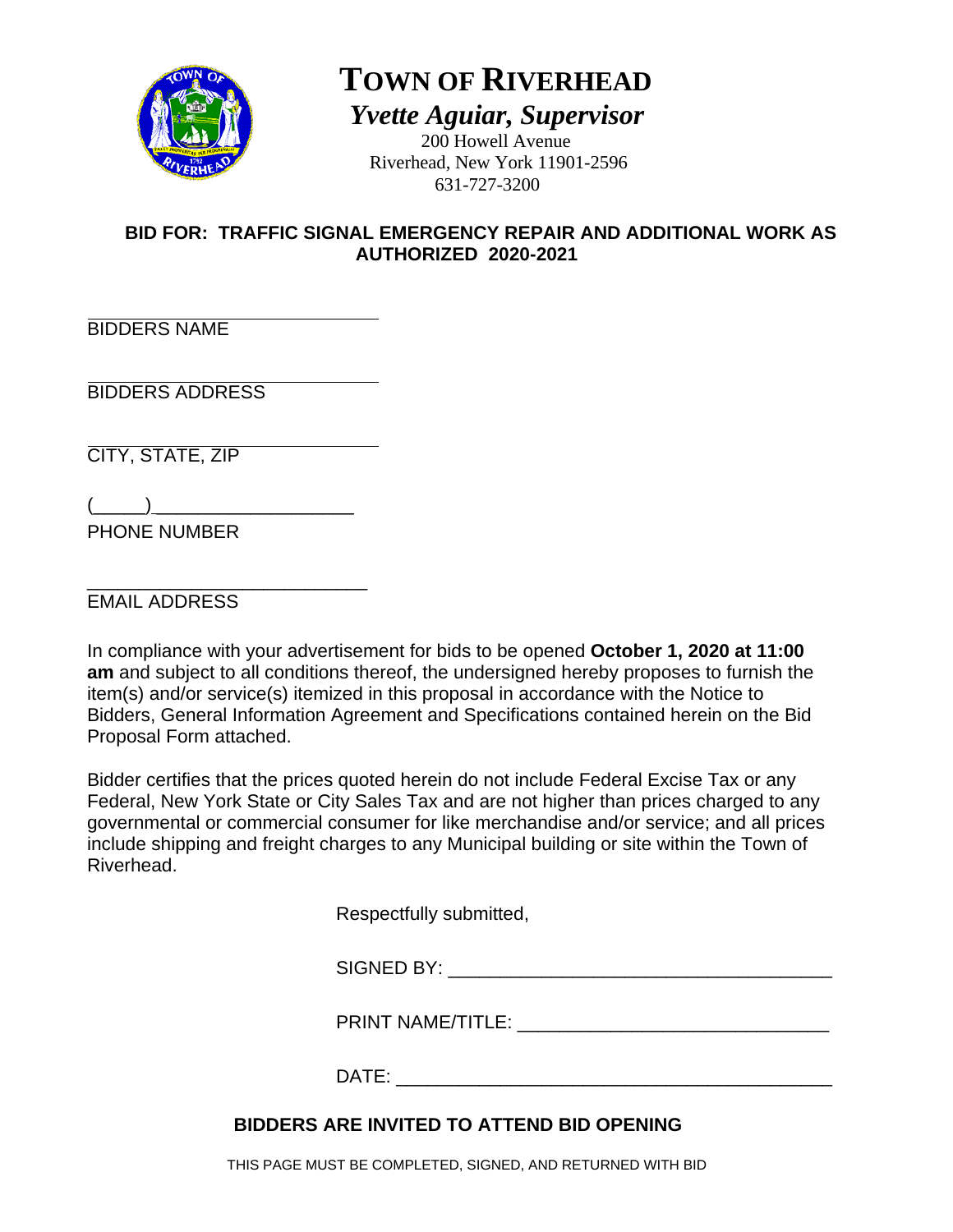## **TOWN OF RIVERHEAD NOTICE TO BIDDERS**

Sealed bids for **TRAFFIC SIGNAL EMERGENCY REPAIR AND ADDITIONAL WORK AS AUTHORIZED 2020-2021**, for use by the Town of Riverhead, will be received by the Town Clerk of the Town of Riverhead at Town Hall, 200 Howell Avenue, Riverhead, New York, 11901, until **11:00 a.m.** on **October 1, 2020**, at which time all bids received shall be opened and read aloud.

Bid Specifications and/or Plans may be obtained by visiting the Town of Riverhead website at **www.townofriverheadny.gov on or after September 24, 2020**. Click on "Bid Requests" and follow the instructions to register.

All bids are to be submitted in a sealed envelope bearing the designation **TRAFFIC SIGNAL EMERGENCY REPAIR AND ADDITIONAL WORK AS AUTHORIZED 2020-2021**. All bids must be submitted on the bid form provided. Any and all exceptions to the Specifications must be listed on a separate sheet of paper, bearing the designation "**EXCEPTIONS TO THE SPECIFICATIONS**" and be attached to the bid form.

**NOTE: Bid responses must be delivered to the Office of the Town Clerk at 200 Howell Avenue, Riverhead, New York, 11901, on or before October 1, 2020 at 11:00 a.m. The Town may decline to accept, deem untimely and/or reject any bid response/proposal that is not delivered to the Office of the Town Clerk.**

The Town Board reserves the right and responsibility to reject any or all bids or to waive any formality if it believes such action to be in the best interest of the Town.

## **BY ORDER OF THE TOWN BOARD OF THE TOWN OF RIVERHEAD**

## **DIANE M. WILHELM, TOWN CLERK**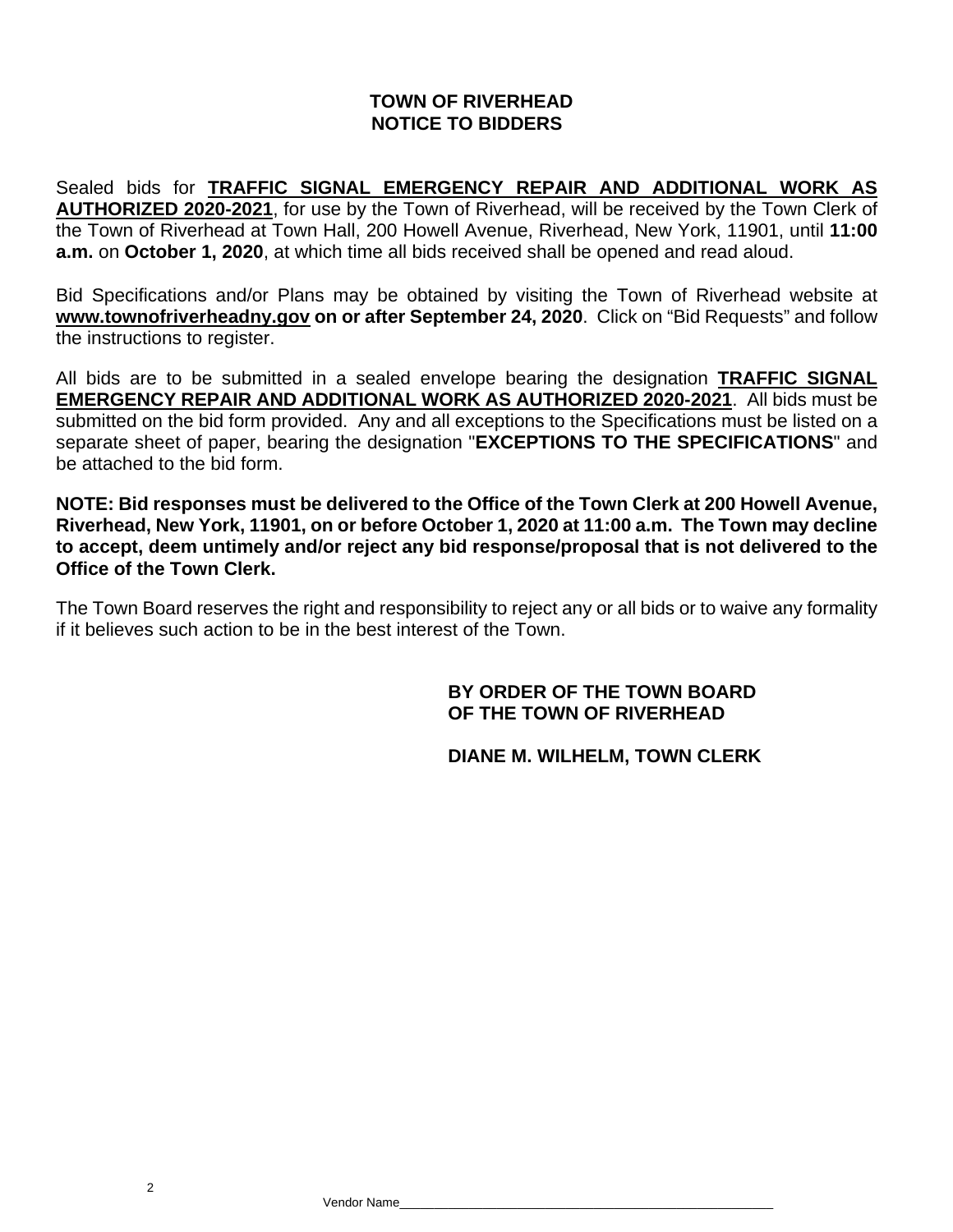## **I. GENERAL BID SPECIFICATIONS**

#### **1. General Instructions**

Bidders shall be responsible to carefully examine the bid specifications. These specifications require the doing of all things necessary or proper for, or incidental to the furnishing and delivery of said chemicals. All things not expressly mentioned in these specifications, but involved in carrying out their intent are required by these bid specifications; and the vendor shall perform the same as though they were specifically mentioned, described and delineated. Read all documents contained in the bid specifications.

Bidders are responsible for submitting **one original and one copy** of their bid to the appropriate location at or prior to the time indicated in the specifications. **No bids will be accepted after the designated time or date indicated in the bid specifications.** It is suggested that registered mail be used to submit bids. Delay in mail delivery is not an exception to the receipt of a bid.

A copy of the official bid documents may be obtained at the Town's website: www.townofriverheadnv.gov. In addition to obtaining the official bid documents, any and all addendum pertaining to a particular bid or RFP are posted on the Town website referenced abovelog and scroll to bid for **TRAFFIC SIGNAL EMERGENCY REPAIR AND ADDITIONAL WORK AS AUTHORIZED 2020-2021**. It is incumbent upon all potential bidders to view all posted addenda prior to the bid close date.

Any questions or clarification to the bid specifications or technical specifications must be submitted in writing to the Purchasing Agent at 200 Howell Ave., Riverhead, NY 11901 or by email to: baldinucci@townofriverheadny.gov prior to the bid opening**.** Such questions must be in the possession of the Purchasing Agent at least 72 hours prior to the bid opening**. Verbal questions will not be entertained.** 

**Bidders must submit one original copy of their bids.** The original must be sealed and clearly marked **"TRAFFIC SIGNAL EMERGENCY REPAIR AND ADDITIONAL WORK AS AUTHORIZED 2020-2021".** All bids shall be made out on the proposal forms attached hereto and all the attached certificates must be completed and signed in compliance with the provisions of Section 103-d of the New York State General Municipal Law. All bids must be filled out in ink, or be typewritten. Bids submitted in pencil will be rejected as unresponsive. Bids which have been corrected by white out or cross out, and have not been initialed and/or dated will be rejected as unresponsive. Bid Responses may be rejected if they show any omission, irregularity, alteration of form, addition, condition, unresponsiveness, or unbalance.

The Purchasing Agent, and/or his/her designee, shall be the only one authorized to make changes or alterations to anything contained in these specifications. As stated above, any changes shall be posted as an addendum on the following website: www.townofriverheadny.gov. The Purchasing Agent reserves the right to reject all bids, parts of all bids, or all bids for any one or more items or contractual services included in the proposed contract, when such rejection is in the best interest of the Town. The contract will be awarded to the RESPONSIBLE BIDDER offering the best price, availability to supply good/parts within the requested time frames. A responsible bidder is a manufacturer, producer, dealer, vendor, or bona fide manufacturer's agent who has demonstrated judgment and integrity, is of good reputation, experienced in his work, whose record of past performance in the trade is established as satisfactory, and whose financial status is such to provide no risk to the Town of Riverhead in its contractual relations.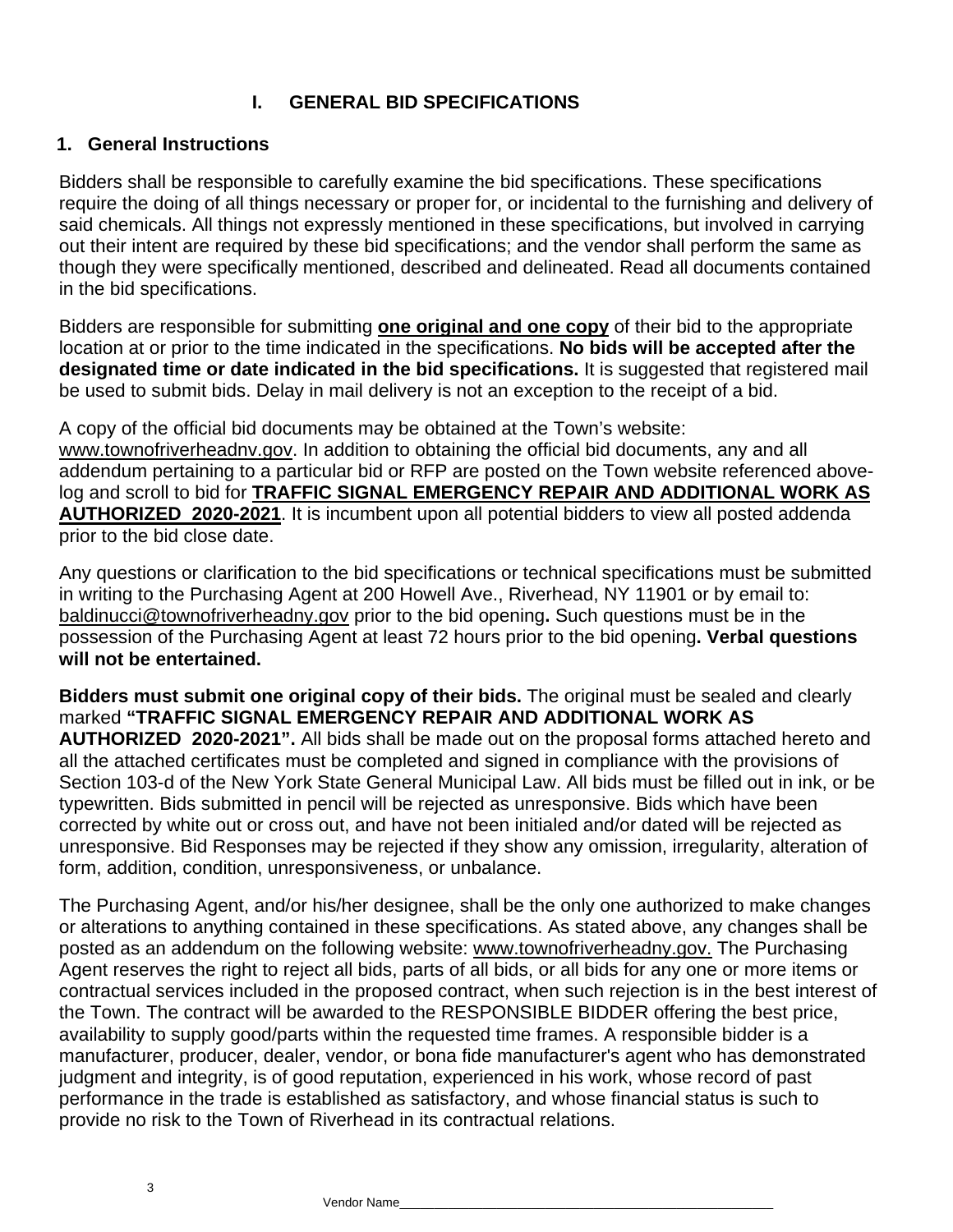No bidder may withdraw a bid within forty-five (45) days after the actual date of the bid opening. Any bidder who does not honor their bid within the forty-five (45) days may be barred from bidding in any jurisdiction in New York State.

Any bidder, contractor, or manufacturer who, in the course of his work, uses or supplies products which may be toxic or harmful, shall provide an MSDS to the Town of Riverhead Purchasing Department prior to the use of those products by the Town or the contractor.

Bidders who are required to adhere to the prevailing wage schedule shall obtain and maintain a current schedule from the New York State Department of Labor for the entire term of the contract. The Town may audit adherence to this schedule at any time during or after the contract period.

By submission of this bid, each bidder and each person signing on behalf of any bidder certifies, and in the case of a joint bid each party thereto certifies as to its own organization, under penalty of perjury, that to the best of its knowledge and belief that each bidder is not on the list created pursuant to paragraph (b) of subdivision 3 of section 165-a of the state finance law.

## **2. Bid Costs and Expenses**

 The Town of Riverhead will not pay any costs incurred by any CONTRACTOR associated with any aspect of responding to the request for bids, including bid preparation, printing or delivery, or negotiation process.

## **3. Bid Expiration Date**

Prices quoted in the bid shall remain fixed and binding on the Bidder for at least a one (1) year period from the date of the signed contract. The Town of Riverhead reserves the right to extend for an additional one year period or any such lesser amount as mutually agreed upon by and between Town and vendor subject to identical terms and conditions.

## **4. Non-Conforming Bids**

Non-conforming Bids will not be considered. Non-conforming bids are defined as those that do not meet the requirements of the bid specification. The determination of whether a bid requirement is substantive or a mere formality shall reside solely within the Town of Riverhead.

## **5. Sub-Contracting**

The CONTRACTOR selected shall be solely responsible for contractual performance and CONTRACTOR assumes all responsibility for the quality of work performed under this contract.

#### **6. Discrepancies and Omissions**

CONTRACTOR is fully responsible for the completeness and accuracy of their bid, and for examining this bid and all addenda. Failure to do so will be at the sole risk of CONTRACTOR. Should CONTRACTOR find discrepancies, omissions, unclear or ambiguous intent or meaning, or should any questions arise concerning this request for bid, CONTRACTOR shall notify the PURCHASING AGENT, in writing, of such findings at least five (5) days before the bid opening.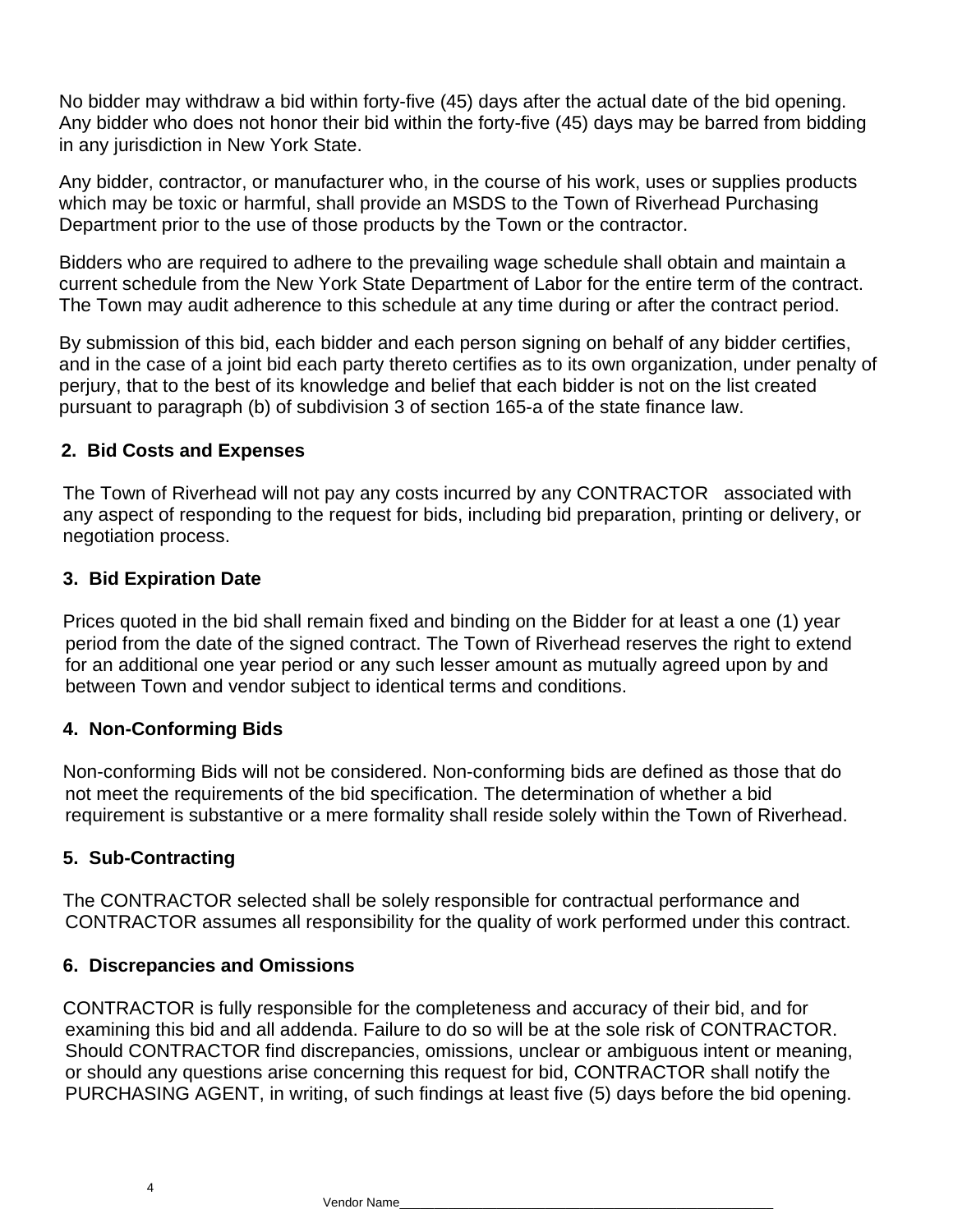This will allow issuance of any necessary addenda. It will also help prevent the opening of a defective bid and exposure of CONTRACTOR'S bid upon which award could not be made. All unresolved issues should be addressed in the bid. Protests based on any omission or error, or on the content of the solicitation, will be disallowed if these faults have not been brought to the attention of the Designated Contact, in writing, no later than five (5) calendar days prior to the time set for opening of the bids.

## **7. Town's Right to Reject Bids**

The Town reserves the right to accept or reject any or all bids or any part of any bid, to waive defects, technicalities or any specifications (whether they be in the Town's specifications or CONTRACTOR'S response), to sit and act as sole judge of the merit and qualifications of each product offered, or to solicit new bids on the same project or on a modified project which may include portions of the originally proposed project as the Town may deem necessary in the best interest of the Town.

## **8. Town's Right to Cancel Solicitation**

The Town reserves the right to cancel this solicitation at any time during the procurement process, for any reason or for no reason. The Town makes no commitments expressed or implied, that this process will result in a business transaction with any CONTRACTOR.

## **9. Notification of Withdrawal of Bid**

CONTRACTOR may modify or withdraw its bid by written request, provided that both bid and request is received by the Town prior to the bid due date. Bids may be re-submitted in accordance with the Bid Notice due date in order to be considered further. Bids become the property of the Town at the bid submission deadline. All bids received are considered firm offers at that time.

#### **10. Exceptions to the Bid Specifications**

Any exceptions to the Bid Specifications or the Town's terms and conditions, must be highlighted and included in writing in the bid. Acceptance of exceptions is within the sole discretion of the evaluation of the Town.

#### **11. Award of Contract**

The final award of a contract is subject to approval by the Town. The Town has the sole right to select the successful CONTRACTOR(S) for award, to reject any bid as unsatisfactory or nonresponsive, to award a contract to other than the lowest priced bid, to award multiple contracts, or not to award a contract. Notice in writing to a CONTRACTOR of the acceptance of its bid by the Town will constitute a contract, and no CONTRACTOR will acquire any legal or equitable rights or privileges until the occurrence of such event.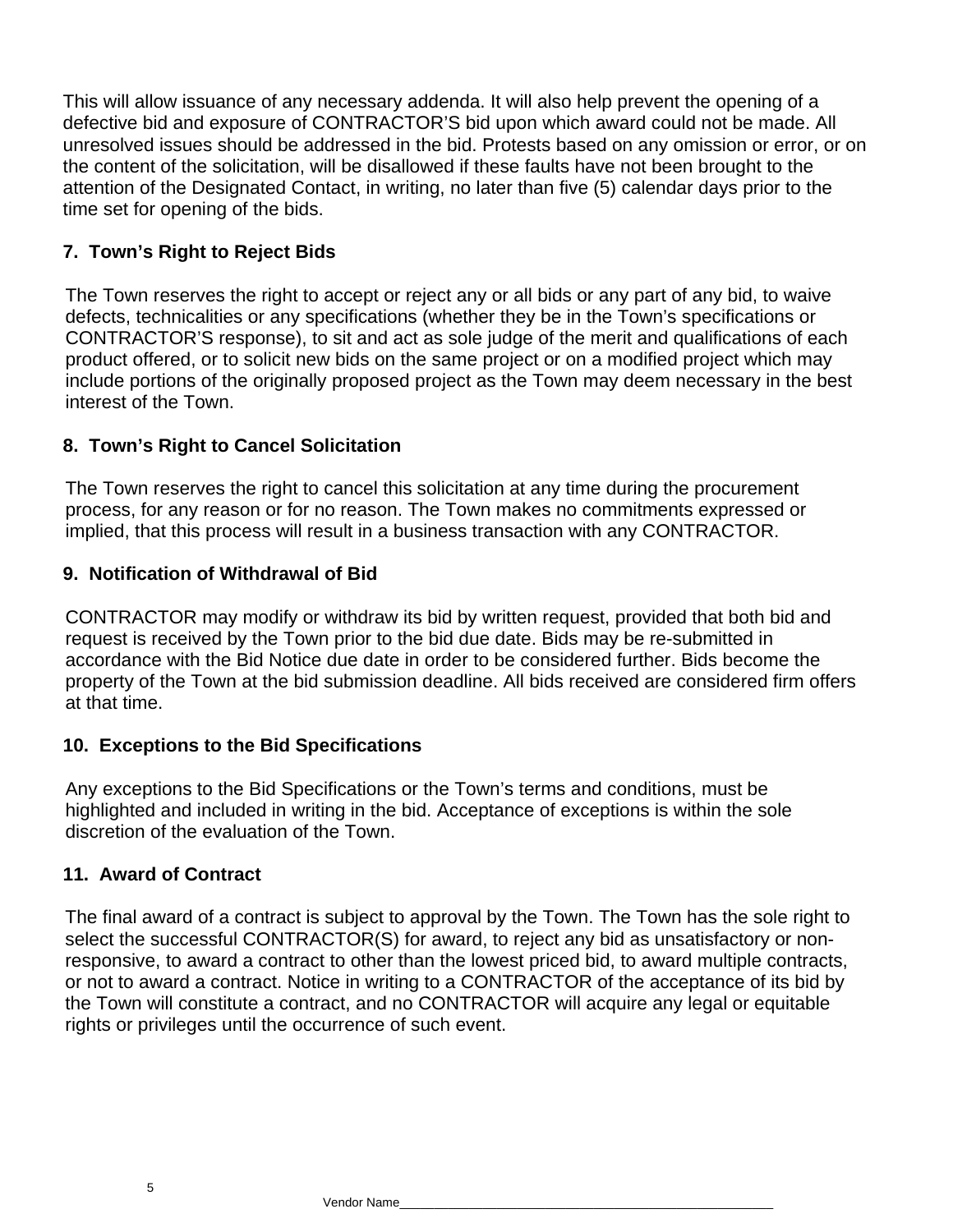## **12. Contract Term**

The term of the contract between the successful bidder and the Town shall be for two (2) years. At the end of the contract period, the contract may be extended for up to an additional two years in one (1) year increments or any such lesser amount as mutually agreed upon by and between Town and Vendor subject to identical terms and conditions. The Town also reserves the right to cancel this contract at any time without notice.

## **13. Independent Contractors**

The parties to the contract shall be independent contractors to one another, and nothing herein shall be deemed to cause this agreement to create an agency, partnership, joint venture or employment relationship between parties. Each party shall be responsible for compliance with all applicable workers compensation, unemployment, disability insurance, social security withholding and all other similar matters. Neither party shall be liable for any debts, accounts, obligations or other liability whatsoever of the other party or any other obligation of the other party to pay on the behalf of its employees or to withhold from any compensation paid to such employees any social benefits, workers compensation insurance premiums or any income or other similar taxes.

## **14. Licenses and Permits**

In performance of the contract, the CONTRACTOR will be required to comply with all applicable federal, state and local laws, ordinances, codes, and regulations. The cost of permits and other relevant costs required in the performance of the contract shall be borne by the successful CONTRACTOR. The CONTRACTOR shall be properly licensed and authorized to transact business in the State of New York.

#### **15. Notice**

Any notice to the Town of Riverhead required under the contract shall be sent to:

**Teresa Baldinucci, Purchasing Agent Town of Riverhead 200 Howell Avenue Riverhead, NY 11901** 

#### **16. Indemnification**

a. General Indemnification**:**

By submitting a bid, the proposing CONTRACTOR agrees that in the event it is awarded a contract, it will indemnify and otherwise hold harmless the Town of Riverhead, its agents and employees from any and all liability, suits, actions, or claims, together with all costs, expenses for attorney's fees, arising out of the CONTRACTOR'S its agents and employees' performance work or services in connection with the contract, regardless of whether such suits, actions, claims or liabilities are based upon acts or failures to act attributable, whole or part, to the Town, its employees or agents.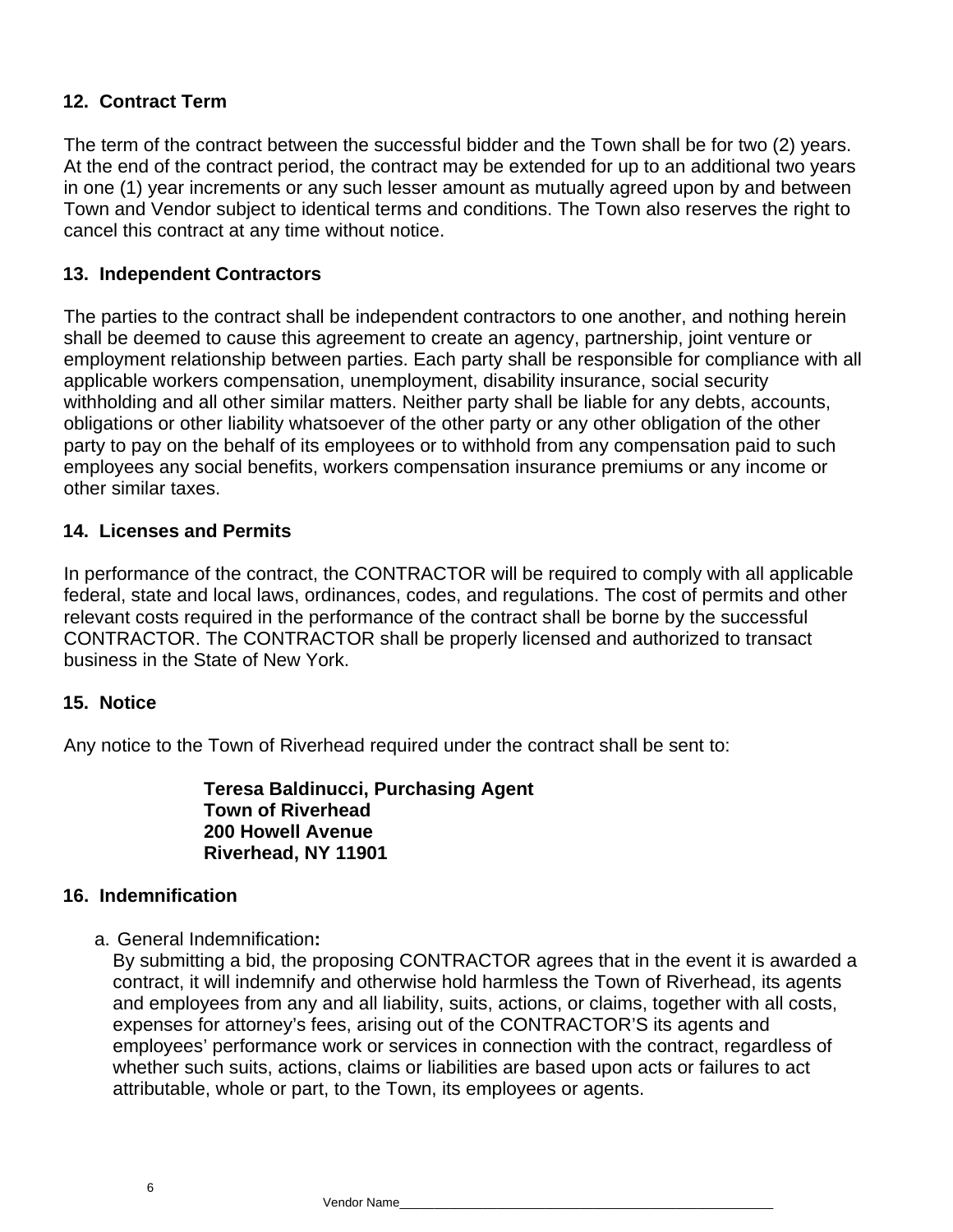## b. Insurance

i. CONTRACTOR recognizes that it is operating as an independent contractor and that it is liable for any and all losses, penalties, damages, expenses, attorney's fees, judgments, and/or settlements incurred by reason of injury to or death of any and all persons, or injury to any and all property, of any nature, arising out of the CONTRACTOR'S negligent performance under this contract, and particularly without limiting the foregoing, caused by, resulting from, or arising out of any act of omission on the part of the CONTRACTOR in their negligent performance under this contract.

The CONTRACTOR shall maintain such insurance as will protect against claims under Worker's Compensation Act and from any other claims for damages for personal injury, including death, which may arise from operations under this contract. The CONTRACTOR is an independent contractor and is not an employee of the Town of Riverhead. During the term of this contract, the CONTRACTOR shall, at its own expense, carry insurance minimum limits as Upon award of bid, CONTRACTOR shall provide a copy of all insurance certificates identified below (a, b, c) within thirty six hours of notification of successful bid and prior to commencement of any services identified in the contract/bid specification: a. Proof of Comprehensive General Liability Insurance, including products completed, contractual, property and personal injury in the amount of \$1,000,000.00 per occurrence and \$2,000,000.00 in the aggregate; and b. Proof of professional liability insurance in the amount of (\$1,000,000.00.); and c. Proof of Automotive/Equipment Liability (Bodily Injury and Property Damage) insurance in the amount of \$100,000 (per occurrence)/\$300,000 (total). In the event the CONTRACTOR fails to provide the insurance required information, the Town may cancel the award and award to the next lowest bidder.

## **17. Piggybacking Clause Method of Award**

The contract, if awarded, will be to the lowest responsive/responsible bidder(s) in part or in whole who meet(s) all the terms of the specifications. The TOWN guarantees no minimum or maximum purchases or contracts as a result of award of this bid. The Town of Riverhead reserves the right to allow all municipal and not for profit organizations authorized under the General Municipal Laws of the State of New York, to purchase any goods and/or services awarded as a result of this bid in accordance with the latest amendments to NYS GML 100 through 104. However, it is understood that the extension of such contracts are at the discretion of the vendor and the vendor is only bound to any contract between the Town of Riverhead and the vendor. Additionally, the TOWN reserves the right to purchase any goods or services included as a part of this bid from any means legally available to it.

## **18. Invoices & Payments**

 All invoices for completed work shall be submitted for payment to: Town of Riverhead Engineering Department 1295 Pulaski Street Riverhead, New York 11901

And/or emailed to :

clifford@townofriverheadny.gov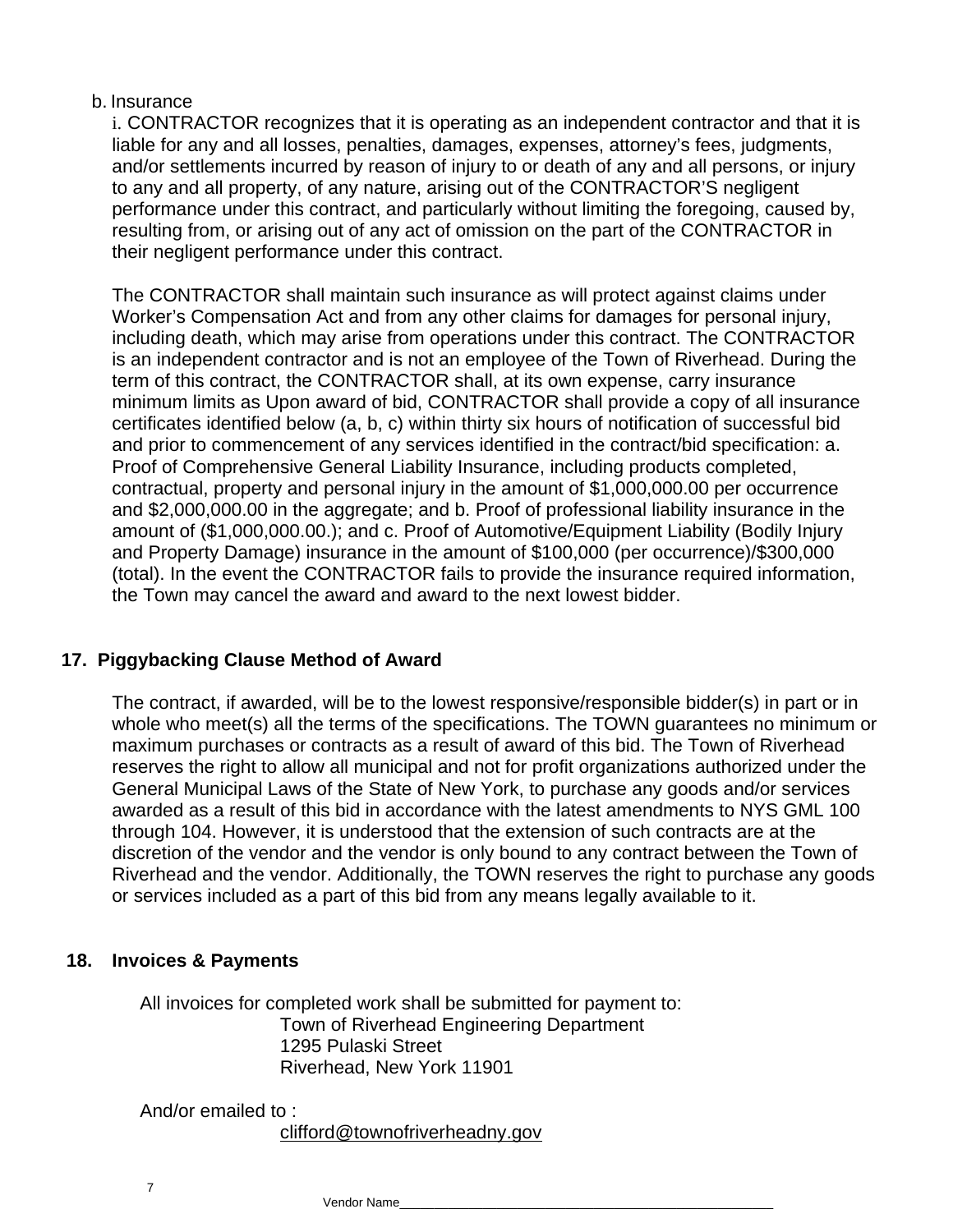## **19. Municipal Indemnification**

The successful bidder must agree to save, keep, bear harmless and fully indemnify the Town and any of its officers, agents, or representatives from all damages, costs or expenses in law or equity that may at any time arise or be set up for an infringement of the patent rights of any person or persons in consequence of the use by the Town or by any of its officers, agents or representatives of articles supplied under the contract arising from bids submitted and of which the successful bidder and manufacturer are not lawfully entitled to sell, provided the Town gives the successful bidder and manufacturer prompt notice in writing of any suit and all information necessary to defend same.

## **20. Confidential and Proprietary Information**

- a. All information contained in the Bid is subject to production under the New York Freedom of Information Act. Each Bidder shall be responsible for identifying all information in its Bid that it considers confidential and proprietary and not subject to release to the general public for any reason by including with its Bid a separate list entitled "Confidential and Proprietary Information". The list shall identify all such information and shall include the location of such information in the Bid, including page numbers, as well as an explanation as to why each piece of information is considered to be confidential and proprietary. All information not included on the list, even if marked as confidential or "proprietary, shall be considered public information and is subject to release at such time identified in the Town of Riverhead Procurement Policy and as required under the Freedom of Information Act.
- b. Reasons given for considering information within a Bid Response confidential or proprietary shall be legally justifiable, which is within the sole discretion of the County. Indicating that a Bid Response in its entirety is confidential and proprietary is not legally justifiable, is not acceptable, and may be grounds for the Town rejecting the Bid Response on the grounds that the Bid Response is not responsive.
- c. Limitations to Liability: Town of Riverhead assumes no responsibility and no liability for costs incurred by Successful Bidder in responding to this bid, including requests for additional information. The Town assumes no responsibility and shall not be liable in any way for the release to the public of information that is contained in the Bid Response.
- d. Bidder agrees to promptly provide any non-confidential information or materials required by the Town to respond to such requests, to the extent required by law.

#### **21. Independent Contractor**

In the performance of this Agreement, the Bidder, including its employees, agents, and subcontractors shall act solely as an independent contractor, and nothing contained in or implied by this Agreement shall be construed at any time to create any other relationship between the Town and the Bidder, including employer and employee, partnership, principal and agent, or joint venture.

#### **22. Assignment**

 The Contract resulting from this bid and the compensation, which may become due thereunder, are not assignable except with prior written approval of the Town.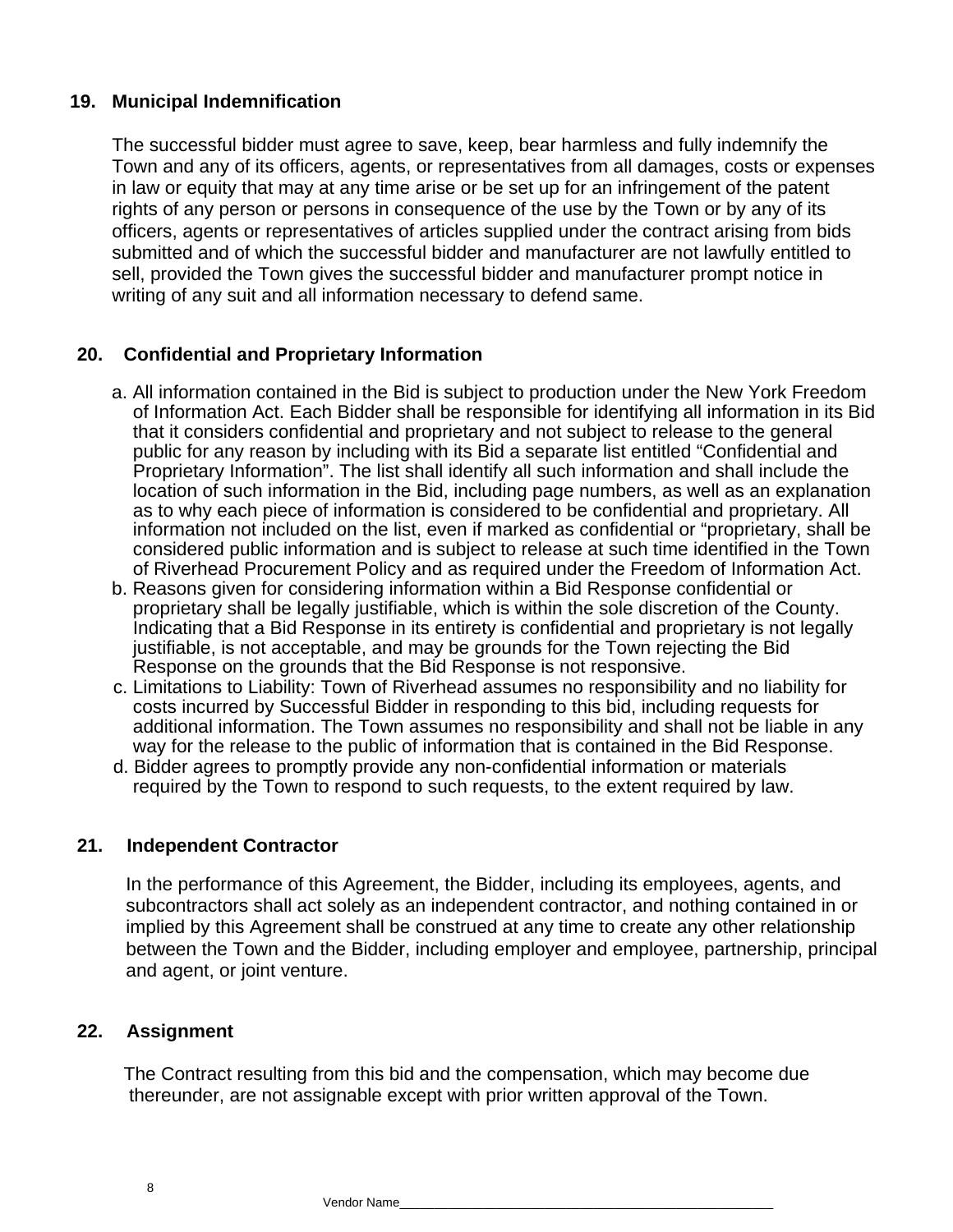#### **23. Interpretation**

The Contract resulting from this Solicitation shall be construed under the laws of the State of New York.

#### **24. Indemnification**

If a Contract is awarded, the Successful Bidder shall be required to indemnify, defend, and hold the County, its employees, and agents harmless from and against any and all claims, loss, liability, cost, and expenses, including attorney fees, howsoever arising or incurred, alleging personal injury, bodily injury, including death, or property damage arising out of or attributable to the Successful Bidder's performance of the Contract awarded.

#### **25. Bidder qualifications and experience requirements**

Bidders of this contract must have a minimum of 10 years of experience installing, maintaining, repairing and modifying municipal traffic signals. This experience must include emergency repair of multi head traffic signals, controllers, pedestrian cross walk signals, underground and overhead vehicle detectors and traffic signal emergency services preemption. Bidders MUST provide a minimum of three municipal references for which the bidder has performed the above services. **ANY BIDS SUBMITTED WITHOUT THE REQUIRED REFERENCE FORM WILL BE REJECTED.**

#### **26. Termination Process**

a. Termination for Convenience:

Notwithstanding anything contained herein, the Town may terminate this Agreement anytime, in whole or in part, without showing cause by providing thirty (30) days written notice to the Successful Bidder. The Town shall pay all reasonable costs incurred by the Successful Bidder up to the date of termination. The Successful Bidder shall not be reimbursed for any anticipatory profits, which have not been earned to the date of termination.

- b. The Successful Bidder shall be provided 30 days' notice of any termination not for cause and shall only perform such work during the 30-day notice period that is authorized in writing by the Town's Purchasing Agent.
- c. This Agreement may be terminated by the Town upon at least seven (7) days' notice to the Successful Bidder in the event that: (1) the Work is permanently abandoned by the Town; (2) continued Work is deemed by the Town, in its sole discretion, not to be in the best interests of the Town; or (3) monies are no longer available or are not appropriated to fund the Work being performed or to be performed under this Agreement.
- d. Termination for Cause:

Notwithstanding anything contained herein, if the Successful Bidder fails to fulfill its obligation under this Agreement properly and on time or otherwise violates any provision of this Agreement, the Town may terminate this Agreement by written notice to the Successful Bidder. The notice shall specify the acts or omissions relied upon as cause for termination. All finished or unfinished goods or services provided by the Successful Bidder shall, at the Town's option, become the Town's property. The Town shall pay the successful Bidder fair and equitable compensation for satisfactory performance prior to receipt of notice of termination less the amount of damages caused by the Successful Bidder's breach. If the damages are more than the compensation payable to the Successful Bidder, the Successful Bidder shall remain liable after termination, and the Town may take all steps necessary to collect damages.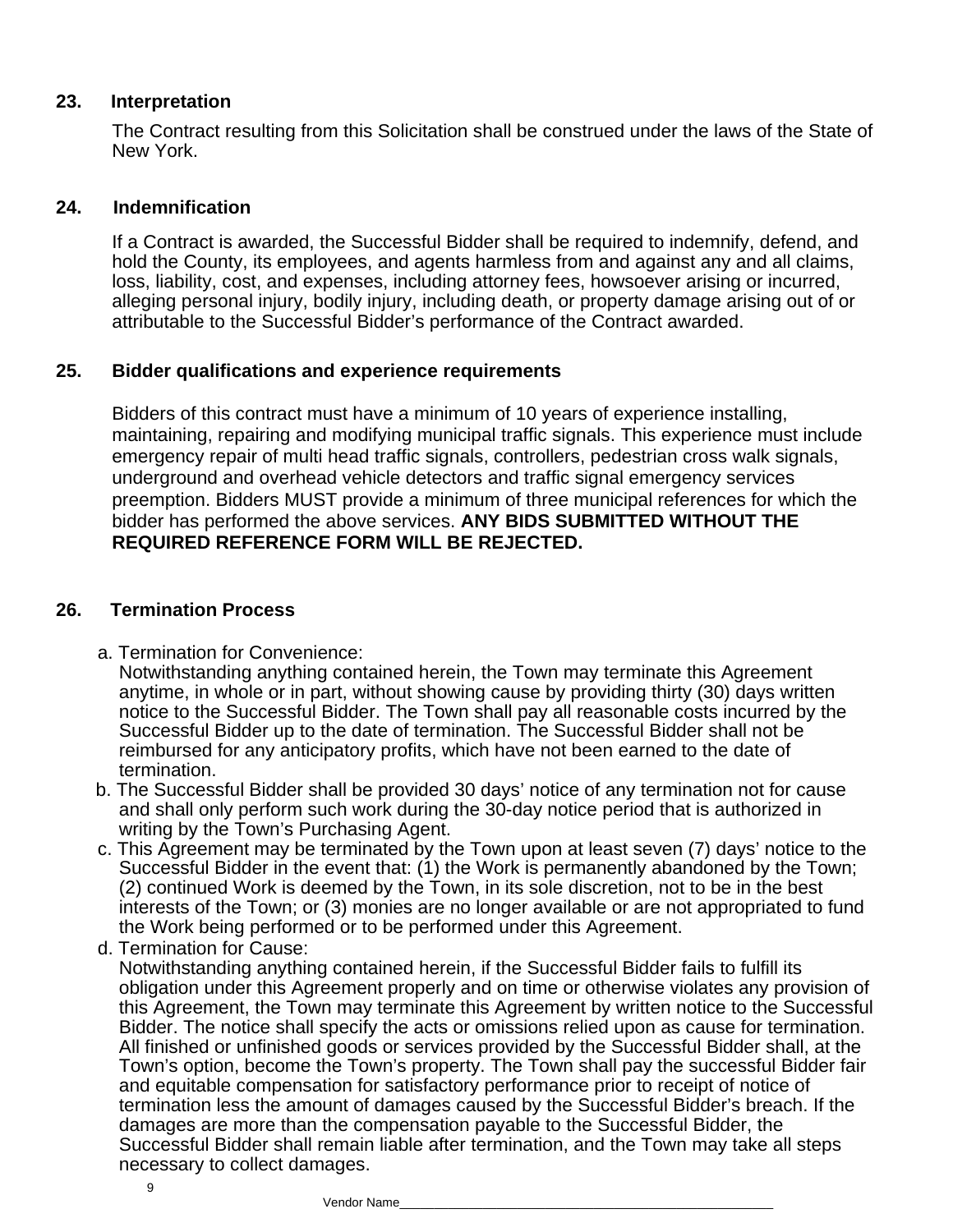## **SPECIFICATIONS FOR ANNUAL TRAFFIC SIGNAL REPAIR AND INSTALLATION**

## **SECTION 1.0 – GENERAL**

#### **1.1 SCOPE**

The contractor shall furnish all labor, equipment and material necessary to perfrom emergency repairs to traffic signals during normal working hours or after hours., The contractor shall also perform other traffic signal repairs, modifications, additions and upgrades as deemed necessary and as directed by the Town Engineer. Pricing shall be broken down into four items as follows:

Item 1: Emergency call out for repair of traffic signals during normal business hours (Monday thru Friday 7:30 AM to 4:30 PM)

Item 2: Emergency call out for repair of traffic signals after normal business hours.

Item 3: Additional traffic signal work requested by the Town Engineer or his designee during normal business hours (Monday thru Friday 7:30 AM to 4:30 PM). This work shall be performed on a "case by case" basis as direct by the Town Engineer. Work includes nonemergency repairs, changes, alterations, modifications or additions as needed.

Item 4: Additional traffic signal work requested by the Town Engineer or his designee AFTER normal business hours . This work shall be performed on a "case by case" basis as direct by the Town Engineer. Work includes non-emergency repairs, changes, alterations, modifications or additions as needed.

Replacement parts and materials necessary to perform the job will be billed at contractor's certified cost plus 15%. Certified cost will be the actual amount paid to the supplier and must be documented by the submission of a copy of the supplier's invoice along with the contractor's invoice. Items under \$50 may be grouped together as "Miscellaneous Materials" and included in one total on the invoice.

## **1.2 CONTRACT PERIOD AND CONTRACT EXTENSION**

The term of this contract will be for two (2) years from contract execution. However, the Town reserves the right to extend this Contract under the same terms and conditions for up to two (2) additional years in one (1) year increments or any such lesser amount as mutually agreed upon by the owner and the contractor. The Town reserves the right to cancel this contract at any time without notice.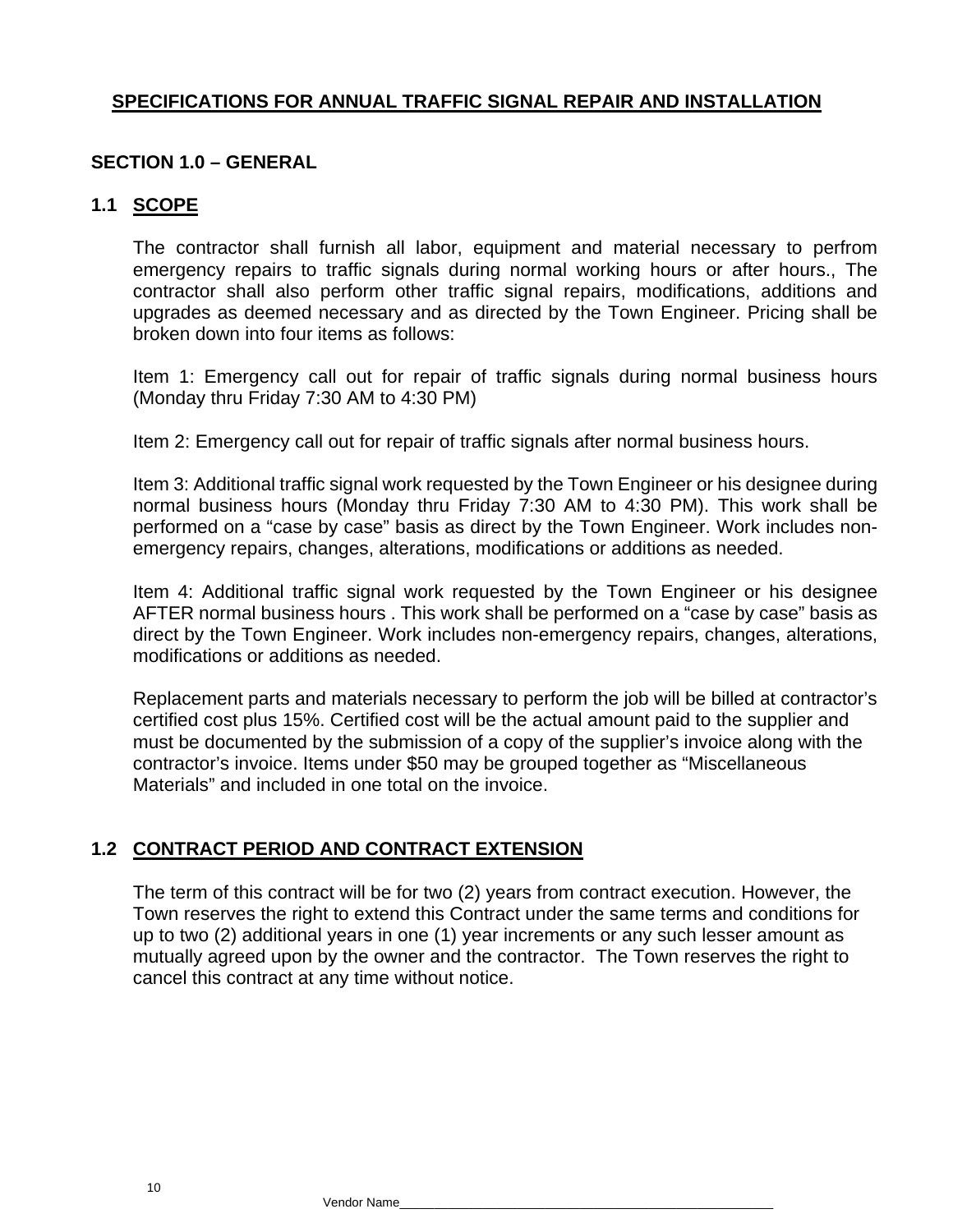## **1.3 MOBILIZATION**

The Contractor shall provide 24 hour emergency call out for repair of traffic signals as deemed necessary by the Town Engineer or the Police Department. The MAXIMUM response time to the site of the repair shall be 2 hours. The contractor shall also provide any additional traffic signal work as deemed necessary by the Town Engineer both during normal working hours and, during off hours when necessary. The contractor shall provide all labor, equipment and material necessary to perform the intended work.

## **1.4 NOTIFICATION**

The contractor shall be nofied via telephone of the need for emergency repairs. Notification may be made by engineering department personnel, street lighting/traffic signal group personnel or by poilce department personnel. The contractor shall respond to the site of the malfunction with a 2 hour period.

Non-emergency repairs, changes, alterations, modifications or additions shall only be performed upon receipt of the contractor of a purchase order from the engineering department stating the requested work and the agreed upon price at the hourly wages bid plus material costs.The contractor is cautioned that non-emergency work should not be performed without first obtaining a purchase order or purchase order number from the engineering or purchasing departments.

## **1.5 SERVICE**

The Contractor shall only employ properly qualified and experienced personnel. All personnel shall be directly employed by the Contractor.

#### **1.6 PUBLIC UTILITIES AND SERVICES**

Mark outs are contractor's responsibility per law. All conduits, underground electric, telephone conductors or conduits, and gas mains encountered in any repair or installation effort shall be properly and safely protected by the Contractor. The contractor shall coordinate all work performed with the appropriate utility companies and town agencies (Highway, water, sewer).

#### **SECTION 2.0 – SERVICE CALLS**

#### **2.1 EMERGENCY SERVICE CALLS**

The Contractor shall supply all necessary labor, equipment and incidentals necessary to perform all required emergency service calls regarding the traffic control signals as requested by the Town. The Contractor shall respond within two (2) hours to the site requested by the Town and perform all work necessary to repair and resume operation of the malfunctioning traffic signal(s). Emergency service performed during normal working hours will be paid at the Item # 1 bid labor rate. Work performed after normal hours shall be paid at the Item # 2 labor bid rate.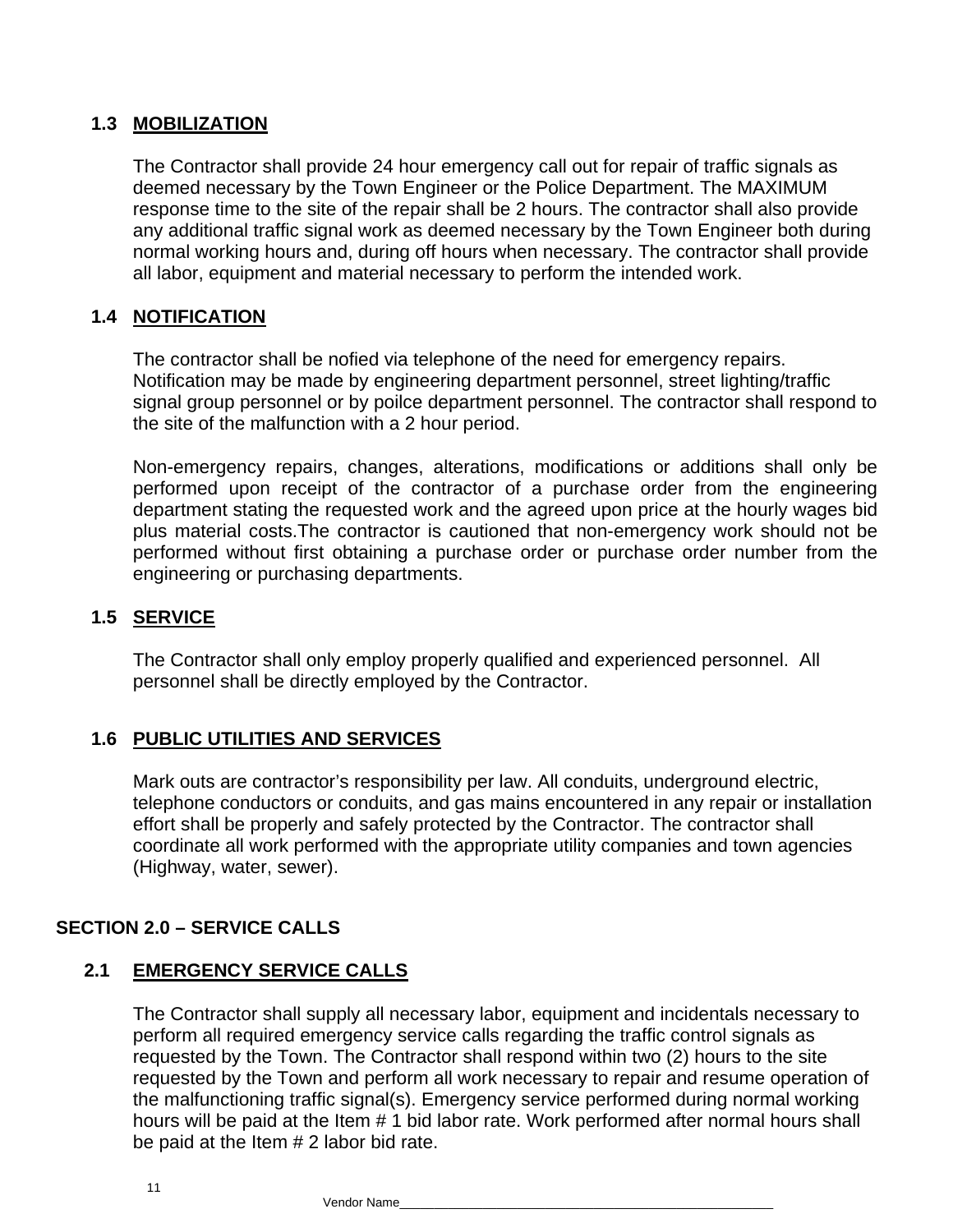## **2.2 NON-EMERGENCY WORK AS AUTHORIZED BY THE TOWN ENGINEER**

All non-emergency repairs, changes, alterations, modifications or additions shall be performed on an "As Needed Basis", pre scheduled and usually within normal working hours and shall be paid at the Item # 3 bid labor rate. No work is to be done without prior authorization from the Town of Riverhead Engineering Department. Normal working hours shall be considered Monday through Friday 7:30 AM to 4:30 PM. All hours not within this time period shall be considered overtime and paid at item # 4 labor bid rate. When the Contractor requests to perform work during overtime periods and/or holiday periods that is for the Contractor's convenience only, the Contractor shall receive the stipulated rate indicated in the Contract for normal working hours.

## **SECTION 3.0 – RECORDKEEPING**

## **3.1 WORK ORDERS AND RECORDS**

The Contractor shall be required to maintain work records for each traffic control signal light serviced. Records shall include: Date serviced, site location, nature of the problem, pole number, and parts replaced.

## **3.2 RECORDS MAINTENANCE**

The Contractor shall also maintain, for ready reference by the Town, accurate and complete original records of all work performed by employees of the Contractor under the terms of this Contract. All forms and records shall be of a type approved by the Town.

#### **SECTION 4.0 – METHOD OF PAYMENT**

#### **4.1 PAYMENT**

Payment shall be made on the basis of actual work completed to restore to full operation the malfunction traffic signal contractor was dispatched to repair. Payment shall be made based on the actual hours of labor performed at the appropriate Item 1 or Item 2 labor rate depending upon when service was performed for emergency call outs.

For non-emergency work performed or adds, modifications, alterations, upgrades of new installs payment shall be based upon agreed upon price based on appropriate Item 3 or 4 labor rate plus material costs. If, for unforeseen circumstance, the cost of work performed is expected to exceed price quoted the contractor shall quickly noifty the engineering department and seek approval of the cost overrun prior to executing the work.

Replacement parts and materials necessary to perform the job will be billed at contractor's certified cost plus 15%. Certified cost will be the actual amount paid to the supplier and must be documented by the submission of a copy of the supplier's invoice along with the contractor's invoice. Items under \$50 may be grouped together as "Miscellaneous Materials" and included in one total on the invoice.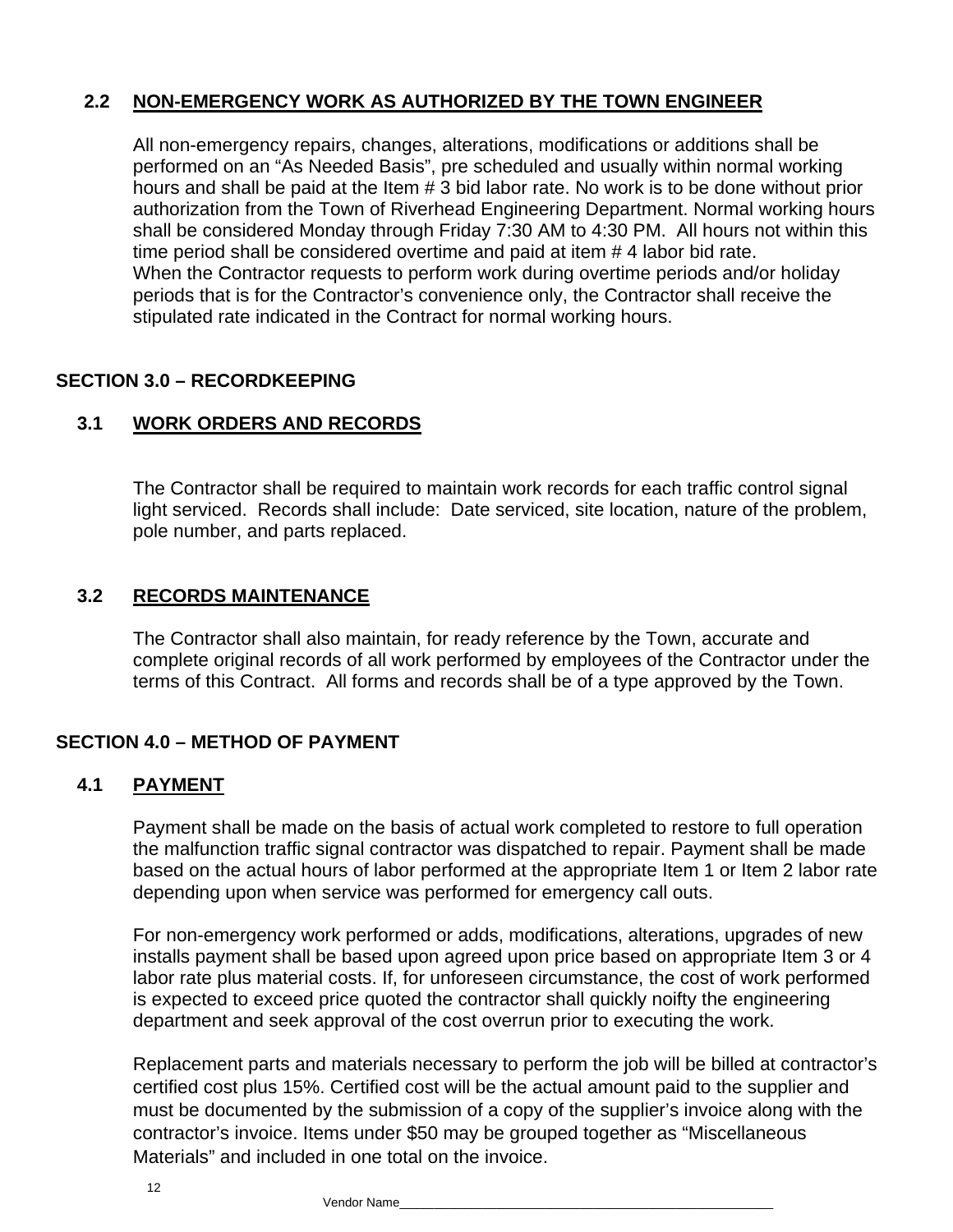Upon completion of work, the Contractor shall submit to the Town a detailed invoice(s) addressed to:

> Town of Riverhead Engineering Department 1295 Pulaski Street Riverhead, New York 11901

And/or emailed to:

clifford@townofriverheadny.gov

## **4.2 ADDITIONAL SERVICES**

Payments for extra work ordered by the Town, whether based on Time and Materials or on an agreed upon price, will be made separately utilizing the Town's normal Purchasing/Procurement Policy and Procedures requiring a separate purchase order for each additional task assigned.

## **SECTION 5.0 – ADDITIONAL ITEMS**

## **5.1 DAMAGE**

The contractor shall be held responsible for any breakage, loss of equipment or supplies through negligence of the contractor or his employees while working on the Town of Riverhead premises. The contractor shall be responsible for restoring or replacing any equipment, facilities, etc. so damaged. The contractor shall immediately report to the Town any damages to the premises resulting from services performed under this contract. Failure or refusal to restore or replace such damaged property will be a breach of this contract.

# **5.2 CLEAN-UP**

.

During performance and upon completion of work on this project, the contractor will remove all unused equipment and instruments of service, all excess or unsuitable material, trash, rubbish and debris, and legally dispose of same. Contractor shall leave entire service area in a neat, clean and acceptable condition as approved by the Town.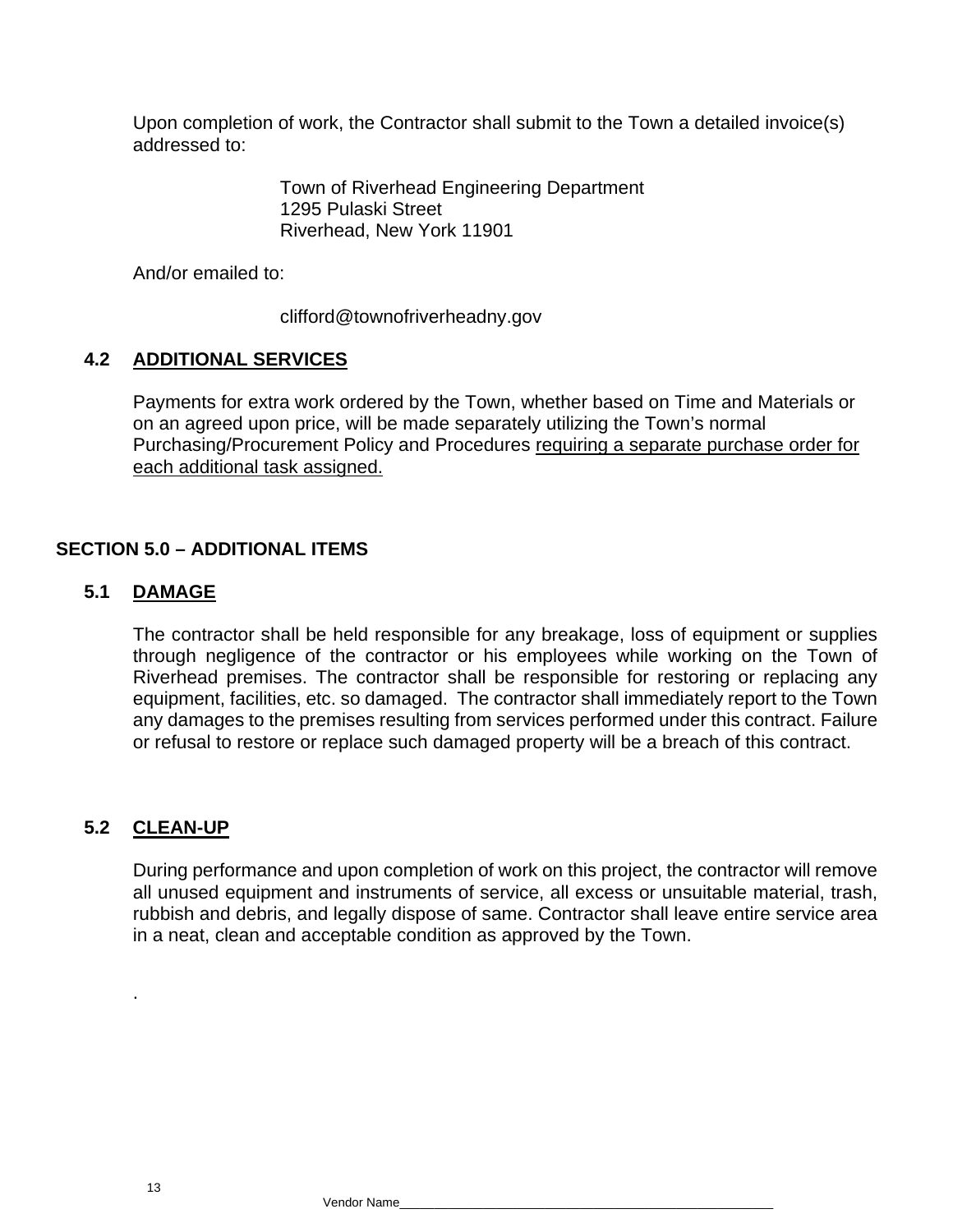## **PROPOSAL/BID SHEET**

## **1. Company information**:

a. Name, physical address, mailing address, telephone number, fax number, the name of the primary contact for this bid, and the e-mail address for the primary contact and/or main office.

#### **2. Insurance**:

- a. Proof of Comprehensive General Liability Insurance, including products completed, contractual, property and personal injury in the amount of \$1,000,000.00 per occurrence and \$2,000,000.00 in the aggregate; and
- b. Proof of professional liability insurance in the amount of (\$1,000,000.00.); and
- c. Proof of Automotive/Equipment Liability (Bodily Injury and Property Damage) insurance in the amount of \$100,000 (per occurrence)/\$300,000 (total).

## **PLEASE INCLUDE PROOF OF INSURANCE WITH YOUR BID SUBMISSION**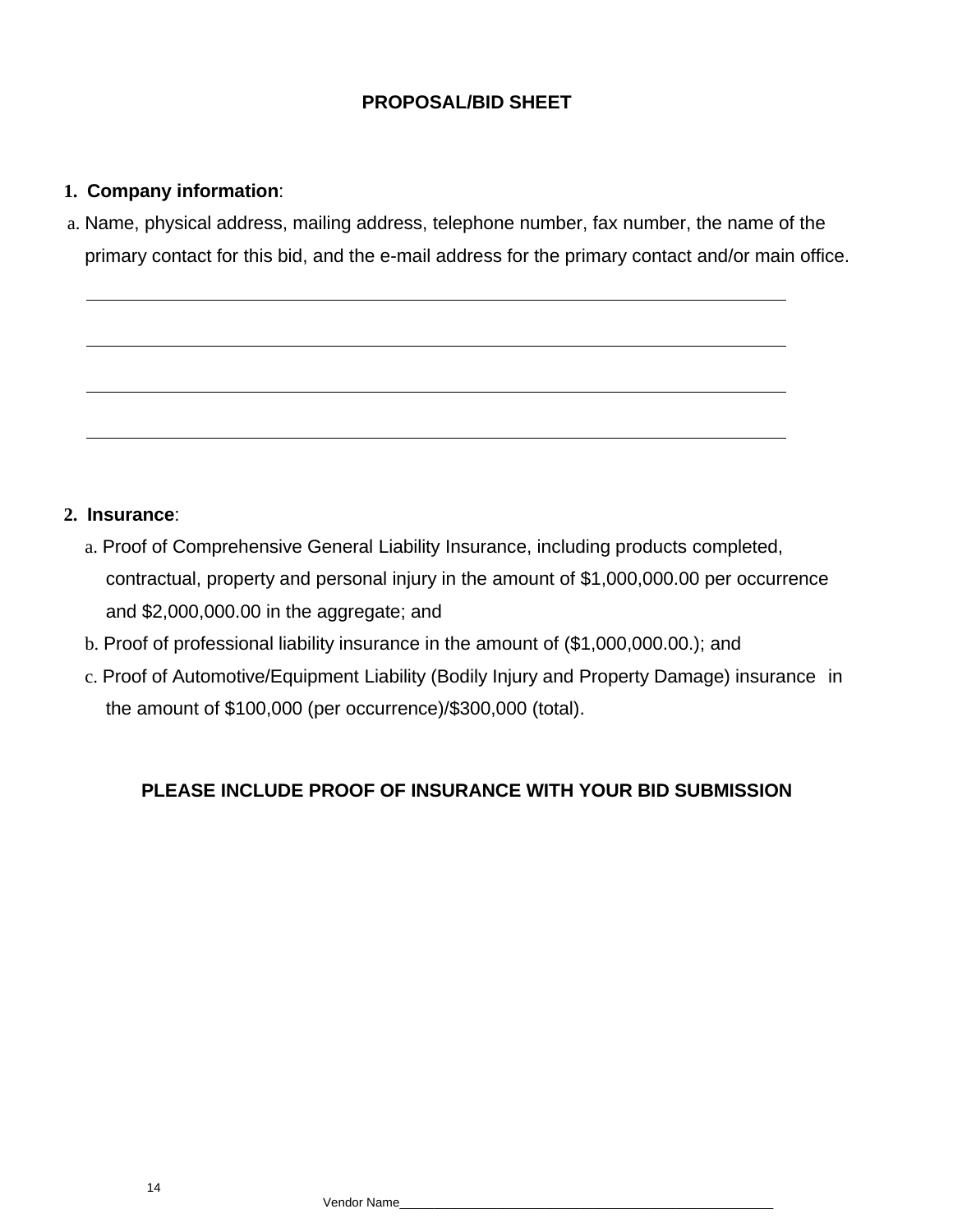## **NON-COLLUSIVE CERTIFICATE**

#### MUST BE COMPLETED, SIGNED, AND NOTARIZED AND RETURNED WITH BID

#### UNDER PENALTIES OF PERJURY:

(Bidder), being duly sworn, deposes and says: NAME

- A) This bid or proposal has been independently arrived at without collusion with any other bidder or with any competitor or potential competitor;
- B) This bid or proposal has not knowingly been disclosed, prior to the opening of bids or proposals for this project, to any other bidder, competitor, or potential competitor;
- C) No attempt has been made or will be made to induce any other person, partnership, or corporation to submit or not to submit a bid or proposal;
- D) The person signing this bid or proposal certifies that he has been fully informed regarding the accuracy of the statements contained in this certification, and under penalties of perjury, affirms the truth thereof, such penalties being applicable to the bidder as the person signing on its behalf; and
- E) That the attached hereto (if a corporate bidder) is a certified copy of a resolution authorizing the execution of this certificate by the signatory of this bid or proposal on behalf of the corporate bidder.

| Corporation: <u>_______________________________</u> |                        |
|-----------------------------------------------------|------------------------|
| (PRINT CORPORATION NAME)                            |                        |
|                                                     |                        |
| By: $\overline{\phantom{a}}$                        |                        |
| (SIGNATURE)                                         | (PRINTED NAME & TITLE) |
|                                                     |                        |
|                                                     |                        |
|                                                     |                        |
|                                                     |                        |
| Sworn to before me this _________                   |                        |
|                                                     |                        |
|                                                     |                        |
|                                                     |                        |
| <b>Notary Public</b>                                |                        |
|                                                     |                        |

15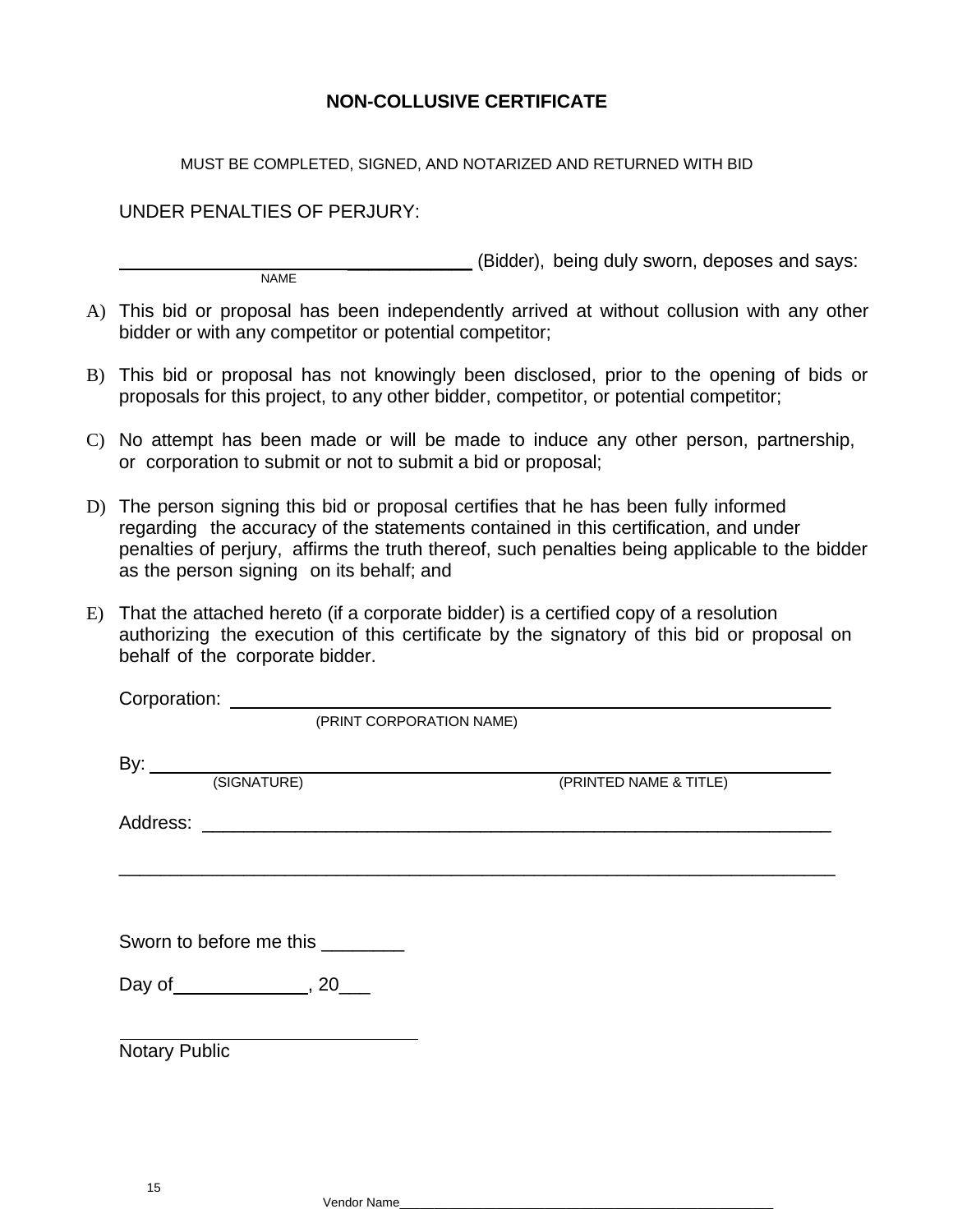I/WE FULLY UNDERSTAND THAT THE ACCEPTANCE OF THIS BID IS SUBJECT TO THE PROVISIONS OF SECTION 103A AND 103B OF THE GENERAL MUNICIPAL LAW.

| DATE: ________________________ |
|--------------------------------|
|                                |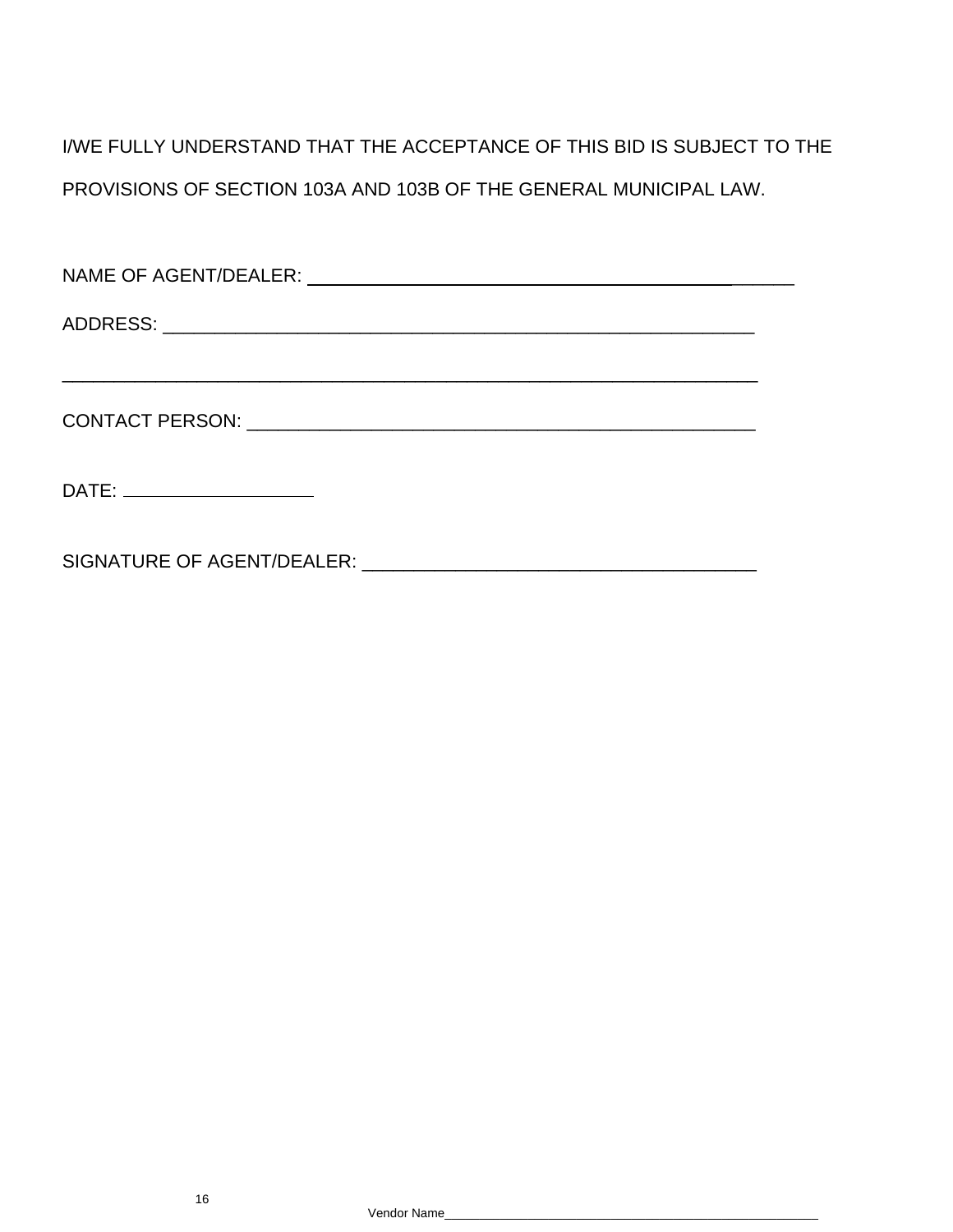## **IRAN DIVESTMENT ACT CERTIFICATION**

As a result of the Iran Divestment Act of 2012 (Act), Chapter 1 of the 2012 Laws of New York, a new provision has been added to the State Finance Law (SFL), § 165-a, effective April 12, 2012. Under the Act, the Commissioner of the Office of General Services (OGS) will be developing a list (prohibited entities list) of "persons" who are engaged in "investment activities in Iran" (both are defined terms in the law). Pursuant to SFL § 165-a(3)(b), the initial list is expected to be issued no later than 120 days after the Act's effective date, at which time it will be posted on the OGS website.

By submitting a bid in response to this solicitation or by assuming the responsibility of a Contract awarded hereunder, Bidder/Contractor (or any assignee) certifies that once the prohibited entities list is posted on the OGS website, it will not utilize on such Contract any subcontractor that is identified on the prohibited entities list.

Additionally, Bidder/Contractor is advised that once the list is posted on the OGS website, any Contractor seeking to renew or extend a Contract or assume the responsibility of a Contract awarded in response to the solicitation, must certify at the time the Contract is renewed, extended or assigned that it is not included on the prohibited entities list.

During the term of the Contract, should the TOWN OF RIVERHEAD receive information that a person is in violation of the above-referenced certification, the TOWN OF RIVERHEAD will offer the person an opportunity to respond. If the person fails to demonstrate that it has ceased its engagement in the investment which is in violation of the Act within 90 days after the determination of such violation, then the TOWN OF RIVERHEAD shall take such action as may be appropriate including, but not limited to, imposing sanctions, seeking compliance, recovering damages, or declaring the Contractor in default.

The TOWN OF RIVERHEAD reserves the right to reject any bid or request for assignment for an entity that appears on the prohibited entities list prior to the award of a contract, and to pursue a responsibility review with respect to any entity that is awarded a contract and appears on the prohibited entities list after contract award.

Signature: **Signature: Signature: Signature: Signature: Signature: Signature: Signature: Signature: Signature: Signature: Signature: Signature: Signature: Signature: Signature: Signature: Si** 

Print Name:

Title:

Company Name: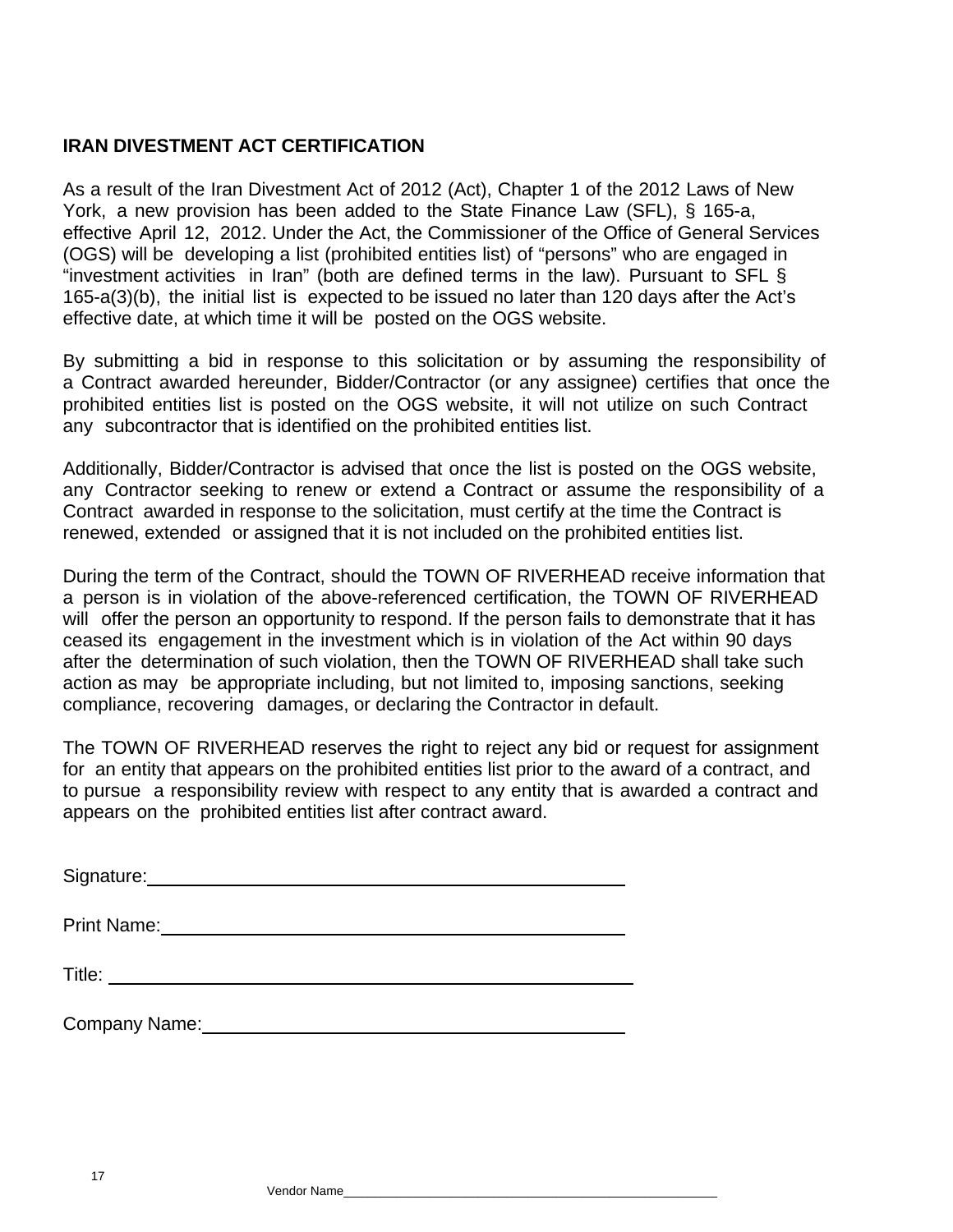#### **LOCATIONS OF TOWN OF RIVERHEAD TRAFFIC SIGNALS**

- **GRIFFING AVENUE & LINCOLN AVENUE**
- **HUBBARD AVENUE (IN FRONT OF RIVERHEAD FIRE HOUSE)**
- **HULSE LANDING ROAD (IN FRONT OF WR FIRE HOUSE)**
- **MILL ROAD & GLENWOOD MOBILE PARK**
- **MILL ROAD & HOME DEPOT**
- **MIDDLE ROAD & FOXWOOD MOBILE HOME PARK**
- **MIDDLE ROAD & OSTRANDER AVENUE**
- **MIDDLE ROAD & ROANOKE AVENUE**
- **NORTHVILLE TURNPIKE & DOCTORS PATH**
- **NORTHVILLE TURNPIKE & ELTON AVENUE**
- **NORTHVILLE TURNPIKE & MIDDLE ROAD**
- **NORTHVILLE TURNPIKE & ROUTE 105**
- **OSBORN AVENUE & COURT STREET**
- **OSBORN AVENUE & HARRISON AVENUE**
- **OSBORN AVENUE & PULASKI STREET**
- **PULASKI STREET & HAMILTON AVENUE**
- **PULASKI STREET & GRIFFING AVENUE**
- **PULASKI STREET & RAYNOR AVENUE**
- **PULASKI STREET & STOTZKY PK SKATEPARK (PED CROSSING**
- **RILEY AVENUE & DONNA DRIVE, CALVERTON (BY RILEY AVE SCHOOL)**
- **ROANOKE AVE & CENTRAL SUFFOLK HOSPITAL (PED CROSSING)**
- **ROANOKE AVE @ FIRE DEPT BUILDING**
- **ROANOKE AVE @ NORTHVILLE TPKE**
- **ROANOKE AVENUE & PULASKI STREET**
- **ROANOKE AVE @ RAILROAD AVE**
- **ROANOKE AVENUE & SECOND STREET**
- **ROUTE 58 & COMMERCE DRIVE**
- **ROUTE 58 & COUNTY SEAT PLAZA (STAPLES)**
- **ROUTE 58 & SABER (DICKS, CHRISTMAS TREE) & COSTCO**
- **ROUTE 58 & DOCTORS PATH**
- **ROUTE 58 & HARRISON AVENUE**
- **ROUTE 58 & HOME DEPOT**
- **ROUTE 58 & K-MART/BJ'S**
- **ROUTE R8 & KROEMER AVENUE**
- **ROUTE 58 & LOWES**
- **ROUTE 58 & MILL ROAD**
- **ROUTE 58 & NORTHVILLE TURNPIKE**
- **ROUTE 58 & OSBORN AVENUE**
- **ROUTE 58 & OSTRANDER AVENUE**
- **ROUTE 58 & RIVERHEAD CENTER (HOME DEPOT)**
- **ROUTE 58 & RIVERHEAD PLAZA**
- **ROUTE 58 & TANGER MALL DRIVE**
- **ROUTE 58 & TARGET**
- **ROUTE 105 & RIVERSIDE DRIVE**
- **SECOND STREET & MAPLE AVENUE**
- **SOUND AVENUE & EDWARDS AVENUE**
- **SOUND AVENUE & HULSE LANDING ROAD**
- **SOUND AVENUE & ROANOKE AVENUE**
- **SOUTH JAMESPORT AVENUE & NORTH & SOUTH RAILROAD AVENUE- TWO SIGNALS 1 & BRIDGE**
- **WADING RIVER MANOR ROAD (SCHOOL CROSSING)**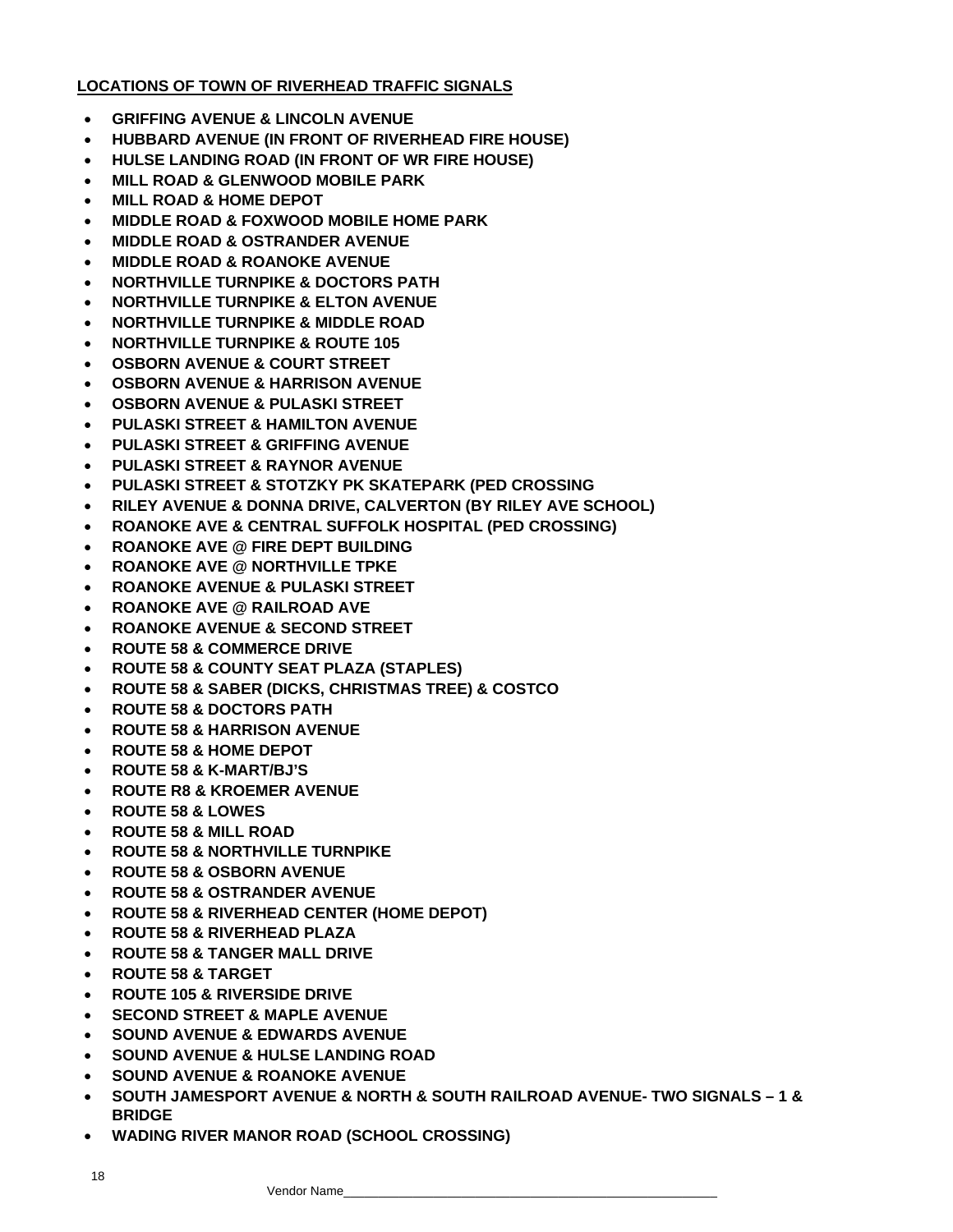#### **PRICING PAGE FOR TRAFFIC SIGNAL REPAIR & WORK**

#### **Proposal Form Town of Riverhead**

| Item<br><b>Number</b> | <b>Price per Unit</b><br>(Written in Words)                                                                                                                                               | <b>Unit Bid Price</b><br>(Written in Numbers)<br><b>Dollars</b><br><b>Cents</b> |  |
|-----------------------|-------------------------------------------------------------------------------------------------------------------------------------------------------------------------------------------|---------------------------------------------------------------------------------|--|
| 1                     | Provide emergency "call out" repair services for traffic control signals and<br>systems located within the Town of Riverhead DURING normal business<br>hours (7:30 AM to 4:30 PM Mon-Fri) |                                                                                 |  |
|                       | DOLLARS____________CENTS<br>Per Man Per Hour                                                                                                                                              |                                                                                 |  |
| $\overline{2}$        | Provide emergency "call out" repair services for traffic control signals and<br>systems located within the Town of Riverhead AFTER normal business<br>hours                               |                                                                                 |  |
|                       | <b>CENTS</b><br>Per Man Per Hour                                                                                                                                                          |                                                                                 |  |
| $\mathbf{3}$          | Additional work (repairs, modifications, additions, new installations etc.)etc.)<br>ordered by the Town DURING normal working hours. (7:30 AM - 4:30 PM<br>$Mon - Fri)$                   |                                                                                 |  |
|                       | <b>CENTS</b><br>DOLLARS <b>DOLLARS</b><br>Per Man Per Hour                                                                                                                                |                                                                                 |  |
| 4                     | Additional work ordered (repairs, modifications, additions, new installations<br>etc.) ordered by the Town to be completed AFTER normal work hours                                        |                                                                                 |  |
|                       | <b>CENTS</b><br>DOLLARS <b>DOLLARS</b><br>Per Man Per Hour                                                                                                                                |                                                                                 |  |

Note: The Town reserves the right to increase, decrease or eliminate any or all items prior to or after contract award. In addition, at all times during this contract, the Town reserves the right to perform all work "In House" necessary for traffic signal repair.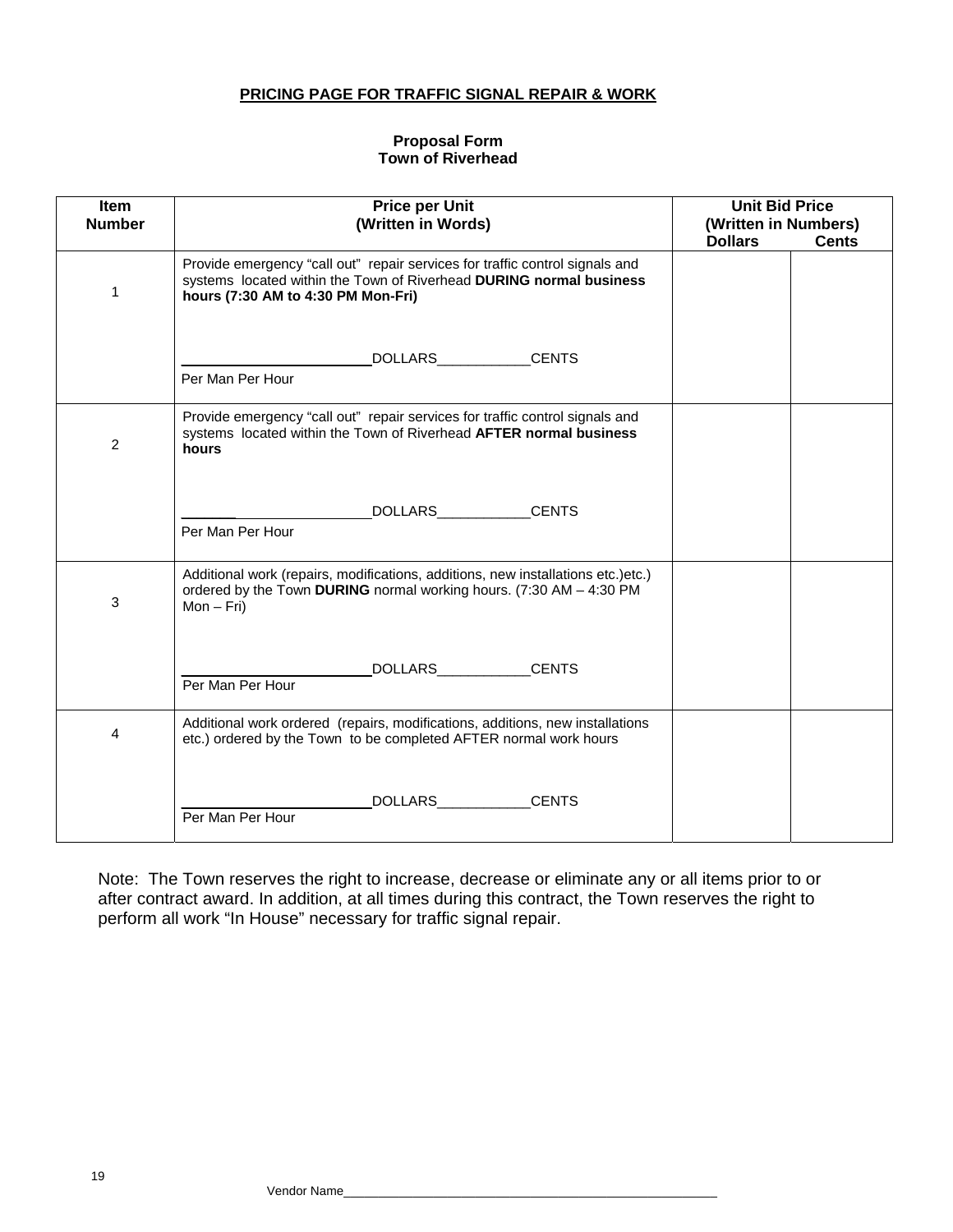# **EXPERIENCE REFERENCE FORM**

Please list a minimum of three municipal references for which your firm has performed traffic signal installation, repair and modification services. Please include all requested information.

| Reference 1: |  |
|--------------|--|
|              |  |
|              |  |
|              |  |
|              |  |
|              |  |
| Reference 2: |  |
|              |  |
|              |  |
|              |  |
|              |  |
|              |  |
| Reference 3: |  |
|              |  |
|              |  |
|              |  |
|              |  |
|              |  |